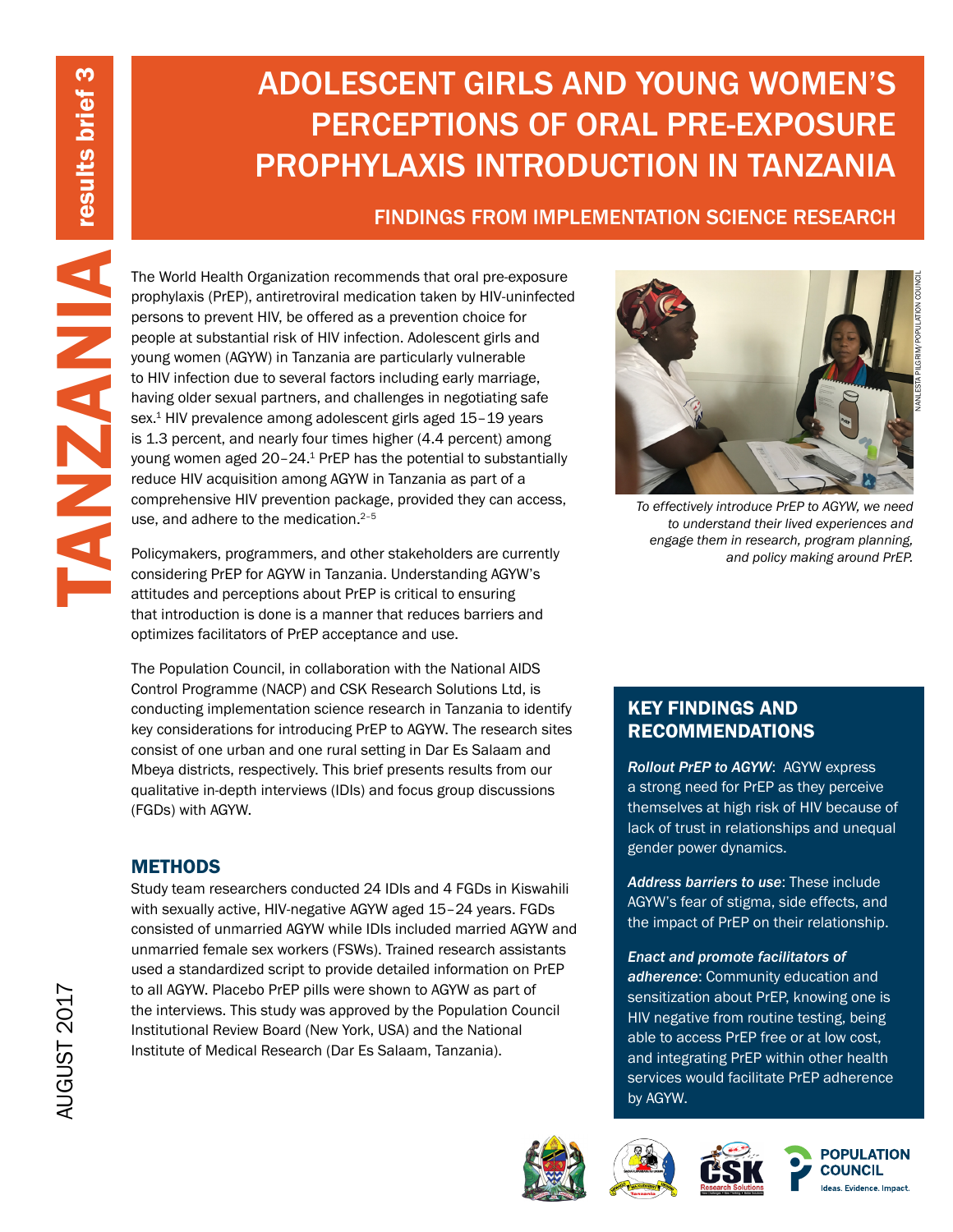#### DEMOGRAPHIC CHARACTERISTICS OF PARTICIPANTS



| <b>IDI</b> participants                                              |                                            | <b>FGD participants</b>                  |
|----------------------------------------------------------------------|--------------------------------------------|------------------------------------------|
| 24                                                                   | <b>Number of AGYW</b>                      | 36                                       |
| $19-24$ years                                                        | Age range of participants                  | $15-24$ years                            |
| 12 married/living with<br>partner<br>12 never married                | <b>Marital status</b>                      | 36 never married                         |
| 15 primary school<br>9 secondary school                              | <b>Highest education</b><br>level attained | 24 primary school<br>12 secondary school |
| 12 sex work<br>5 business<br>5 domestic<br>1 farming<br>1 unemployed | <b>Occupation</b>                          | 28 domestic<br>6 business<br>2 farming   |



## RESULTS



#### *AGYW express a strong need for PrEP as they perceive themselves at high risk of HIV*

Study participants have a sophisticated awareness of their own risk and their sexual partner's risk of HIV, but often feel powerless to change their own behavior.

• AGYW, regardless of partnership status, express a high level of anxiety about becoming infected with HIV due to distrust surrounding their partner's sexual behaviors outside of their relationship. There are strong cultural and gender norms that prohibit a woman from refusing to have sex with her husband or a long-term partner.

sure of<br>
sure of<br>
contract<br>
my part<br>
But frain<br>
on bein *...I am aware that at any moment I could get the HIV infection. ...I am not sure of where he has been..., he might have contracted the disease from there. Since he is my partner and I depend on him, I fail to resist. But frankly speaking, my thoughts are usually on being HIV infected during such occasions.* 

–FSW, IDI, age 23, Dar es Salaam

will not<br>
the might *Things that will put me at risk for HIV are such as my own partner, because I will not be sure of what he is doing out there, he might be hanging out with other women.* 

*He is my husband he will need to have sex with me, I cannot resist him, I must accept his requests.* 

–Married AGYW, IDI, age 19, Mbeya

• FSWs, in particular, view themselves at high risk of HIV due to such factors as lack of condom use with clients, high reported instances of unprotected anal sex, sharing clients among one another, and sexual violence.

before<br>
private<br>
agreem<br>
force you<br>
challen *Men have different behaviors. You may agree upon doing some things before having sex but when you get into a private room, some of the men breach the agreement and do whatever they wish. He can force you to have anal sex. We do face a lot of challenges.* 

–FSW, IDI, age 23, Mbeya

• All AGYW report that PrEP would alleviate their daily anxiety about becoming infected with HIV as they would be able to control their risk of HIV.

unlike c<br>unlike c<br>but you<br>than co *Using PrEP is easier because it is just about myself. I can decide to use PrEP unlike condoms where you may want to use but your partner doesn't. Using PrEP is easier than condoms.* 

–Married AGYW, IDI, age 20, Mbeya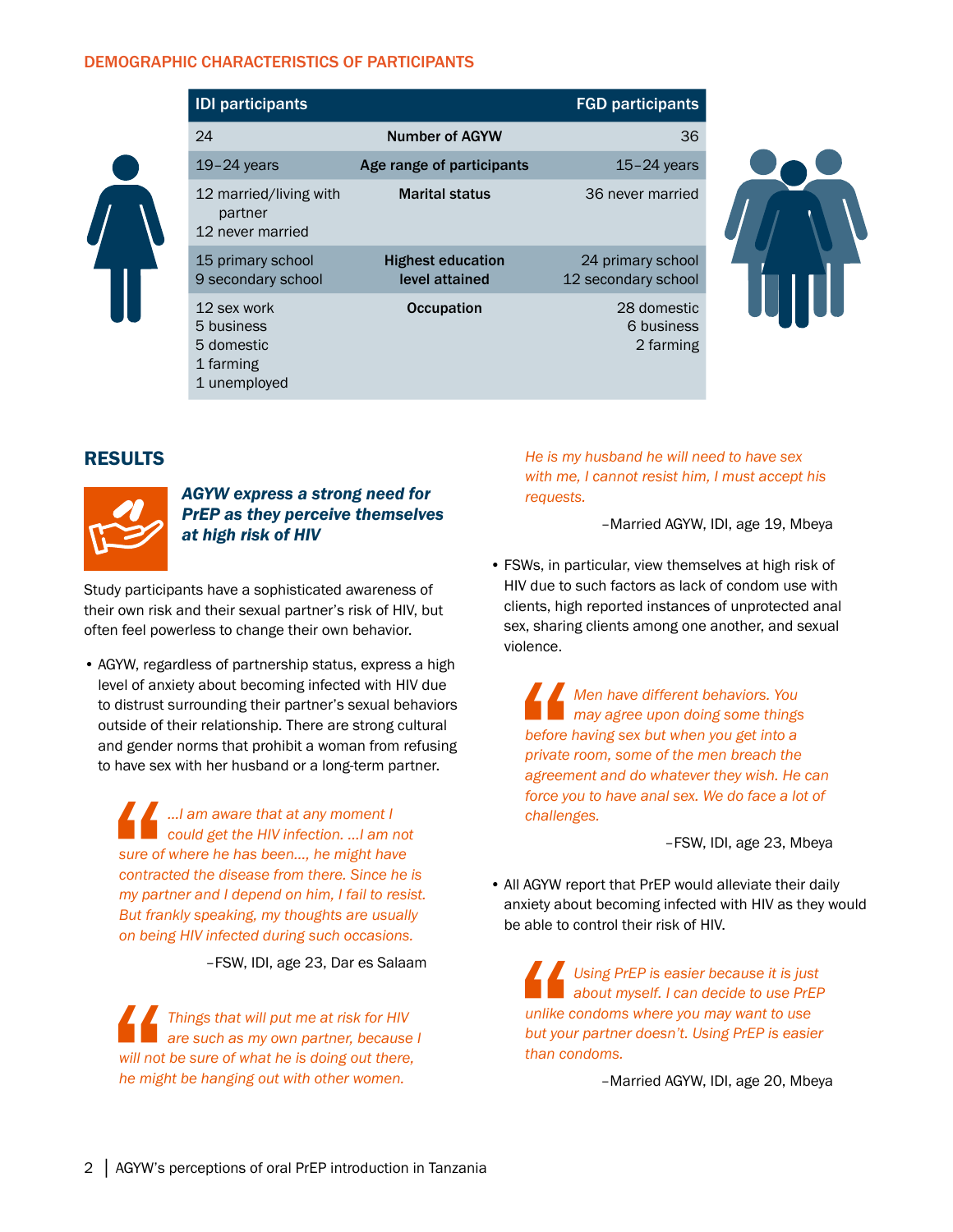

# *Fear of stigma, side effects, and the impact of PrEP on their relationship are the key barriers noted by AGYW*

• Fear of HIV stigma from peers, parents, and sexual partner(s) is a commonly cited barrier to taking PrEP. Many fear that PrEP may be mistaken for ARVs leading to the misconception that they are HIV infected. Two participants commented:

HIV inferences *If you take these pills, your friends will isolate you knowing that you are HIV infected. Even men won't seduce you anymore. Same to women, they won't accept a man who is taking these pills.*

Will thin *They will think differently because PrEP pills are similar to HIV pills, so people will think you are using ARVs.*

–FGD, ages 15–17, Dar es Salaam

• Some AGYW note that their PrEP use could lead to relationship dissolution, loss of financial support, and violence from their male partners. Respondents note that if PrEP was used covertly without the partner's knowledge, it would raise issues around trust and fidelity.

**CONTRACTE**<br>
PrEP, he<br>
t can b<br>
could p<br>
could b<br>
partner *…nowadays men have trust issues. So, if your partner sees you using PrEP, he will ask you a lot of questions.... It can be difficult to explain to him and he could perceive you negatively. ...the partner could become furious and wonder why his partner brings so much misunderstanding just because of pills. ...he could even take the pills away. If he was giving you money, he could stop doing so.*

–FSW, IDI, age 19, Dar es Salaam

• Potential side effects of PrEP are also a key concern for many AGYW, who feel that they would negatively impact their ability to adhere to the daily regimen. Additionally, AGYW express concerns about PrEP's potential impact on their ability for women to bear children in the future, which is especially concerning to unmarried AGYW and married AGYW without children.

these m<br>
especia<br>
They ca<br>
thereaf *They may think of side effects that are caused by PrEP. As you know nowadays these medications do cause a lot of effects especially for us who have not yet given birth. They can be worried about reproductive ability thereafter in the future.* 

–FSW, IDI, age 23, Dar es Salaam

## *Key facilitators to AGYW PrEP adherence are community education and sensitization, knowing one's HIV status, and availability of PrEP free of charge and in conjunction with other services*

• Male partner, parental, and community support and sensitization around the uses and benefits of PreP would encourage AGYW's use of PrEP. If these key constituents are properly educated about the use for PrEP, AGYW feel that they would encourage and support their continued use of PrEP.

be easy<br>becaus<br>been po<br>support<br>other hi *Once parents and the community at large are educated about PrEP, it would be easy for young women to use PrEP. This is because even the male partners could have been positive about it and they would also support young women in using PrEP. On the other hand, if parents are not aware and they do not know about PrEP, they would influence young women not to use it.*

–FGD, ages 18–24, Dar es Salaam

• AGYW report that the relief associated with knowing they are HIV negative due to the 3-month HIV testing requirement associated with taking PrEP would encourage them to continue adhering to PrEP.

test, you<br>they do<br>tell ther<br>-Ma ...*if you use this medication, you will*  **test negative for HIV when you go for** *test, you protect yourself against HIV. You know they don't want to be infected with HIV. If you tell them in such a way, they accept it quickly.*

–Married AGYW, IDI, age 21, Dar es Salaam

• AGYW prefer that PrEP be offered in comprehensive or multiple settings, such as public and private hospitals, dispensaries, and pharmacies, as these venues would make it less apparent which specific services they were seeking. Moreover, these settings offer both